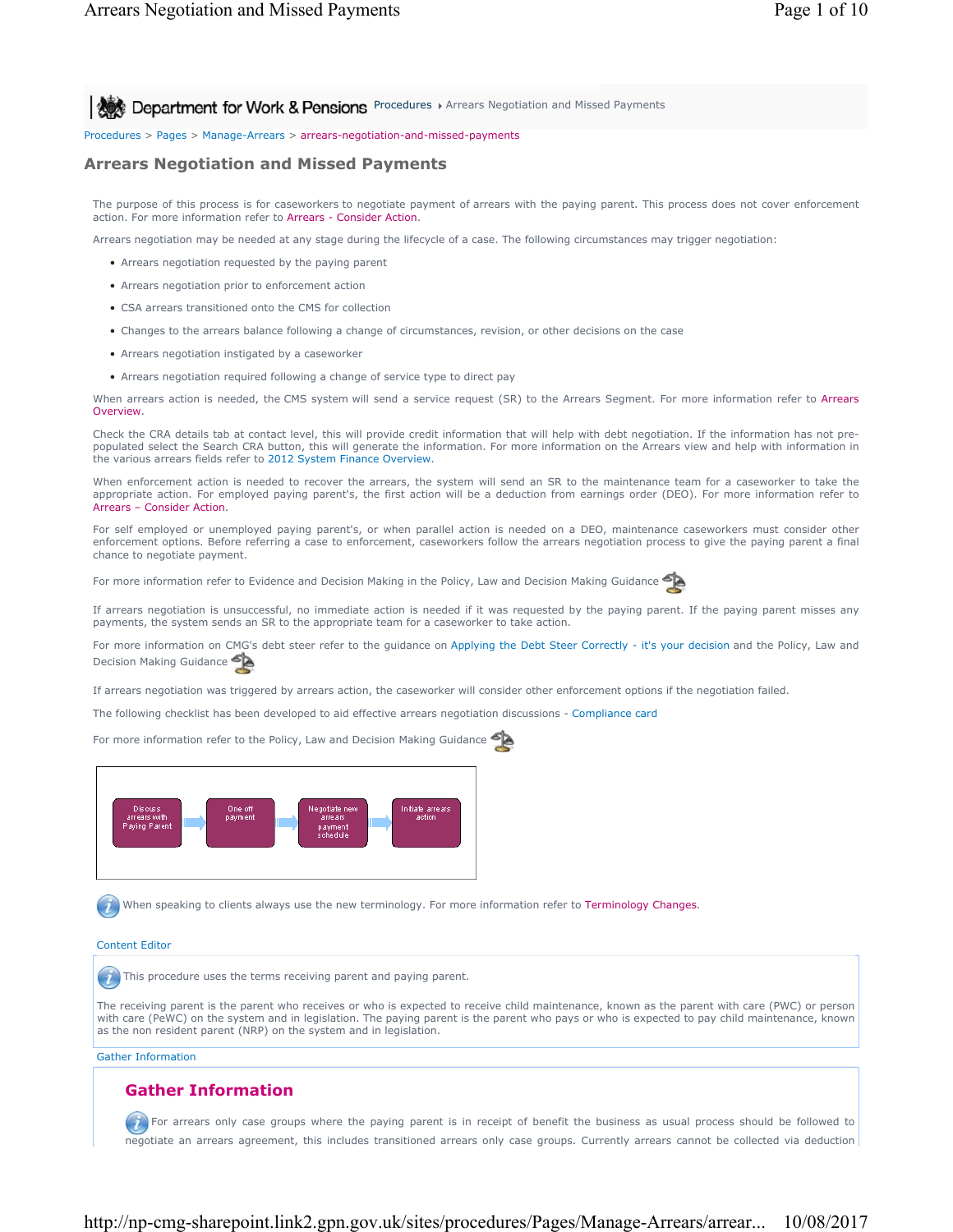from benefit (DFB) therefore as part of the arrears negotiation a new method of payment from (MOPF) will have to be agreed with the paying parent and set up. The existing MOPF of DFB must be replaced with the new MOPF. For more information refer to standing order set up or direct debit set up. Once available, procedures will be updated for scenarios where arrears agreement or contact with the paying parent has been unsuccessful.

Check to see if the case received is an Arrears Only Case. On all CSA arrears only cases check if suppression is set for either the PWC/PeWC and remove it, please refer to the Outbound Contact Suppress procedure for further guidance.

If the paying parent indicates that they are still making payments on a CSA case with the named receiving parent check the case to confirm whether the Data Warehouse look up has been triggered. Where it hasn't, refer the case to the 1993/2003 Rules Reassessment Team Dual Liability single point of contact (SPOC), DUAL.LIABILTY@DWP.GSI.GOV.UK.

**In addition to contacting the paying parent by telephone, consider issuing an SMS. For further guidance refer to SMS Text.** 

When contacting the paying parent, ask if they can make a one-off card payment to cover any period of arrears. For more information refer to Credit/Debit Card - One off Payment.

1. This process will be triggered whenever arrears negotiation is needed. Negotiation can be instigated by:

- Paying parent request to renegotiate arrears payments on any MOPF or service type
	- Caseworkers prior to enforcement action, when a deduction from earnings order (DEO) isn't possible or when the arrears agreement needs to be reviewed
	- CSA arrears transitioned onto the CMS for collection (See SR notes and reason code **Automated Financial Transition**)

Before scheduling transitioned arrears for Arrears Only case groups check that the **Employment Status** is populated on the Paying Parent's contact record (visible in the **Contact Screen** / **More Info View**). For more information refer to **Scheduling Arrears Only Case Groups** in the **Procedural Exceptions tab**.

Any negotiation actions required due to the extension of a Segment 5 Compliance Opportunity

 Any negotiation actions required due to the ending of a Segment 5 Compliance opportunity When enforcement action is needed to recover the arrears, the system sends a service request (SR) to the maintenance segment to take

- the appropriate action. For employed paying parents the first action is a DEO. For more information refer to Arrears Consider Action. 2. If the **Action Missed Payment** SR is received, there is a responsibility to negotiate payment of the CSM and/or residual arrears with the paying parent. Where the paying parent requests the re negotiation of their arrears and if the **Action Missed Payment** SR was not generated today, close the SR with a **Status** of **Closed** and a **Sub Status** of **Cancelled**. Create a new **Action Missed Payment** SR using inputs below, in order to negotiate the correct outstanding balance:
	- **Process = Arrears**
	- **Area = Arrears Management**
	- **Sub Area = Action Missed Payment**
	- If SR generated due to missed payments, including **Initial Payment**, see **Determine Reason for Missed Payment**
	- If SR generated due to an arrears negotiation request see **Negotiate New Arrears Payment Schedule**
	- If SR generated to add residual arrears see **Negotiate New Arrears Payment Schedule**

When creating an **Action Missed Payment** SR and linking the case, if multiple cases and/or service types exist, only the case in which the arrears negotiation is being performed should be linked to this SR.

Before working on the SR, check the **Addresses** tab under the contact view. If the client's correspondence address is marked as DLO or NFA, record this in the SR notes and then **Close** and **Cancel** the SR.

Check the CRA details tab at contact level, this will provide credit information that will help with debt negotiation. If the information has not pre-populated select the **Search CRA** button, this will generate the information. Please note, before selecting the Search CRA button please ensure there is a 'Confirmed Permanent Residential' address for the PP. Failure to do so will result in an error message and no financial data will be returned.

3. Open the SR and set the **Status** to **In Progress**. Check the paying parent's payment history and, if SR received, the **Reason** field in SR information and **Notes** to see why the SR was generated. Also check for instances of direct payments being made while the service type is collect and pay, which were confirmed verbally by the receiving parent or proved by the paying parent, because they are grounds to consider changing service type to direct pay.

Determine Reason for Missed Payment

## **Determine Reason for Missed Payment**

If the paying parent is in the Armed Forces, check the paying parent's contact address. If the address is Joint Personnel Administration Compulsory (JPAC) Process Team, this indicates the paying parent is on active duty. Update the Notes field and the SR to show that no arrears action is required against the paying parent on active duty. For more information refer to Active Duty Flag.

- 1. Check the paying parent benefit status using CIS
- 2. If the MOPF is direct debit and the missed payment SR has generated with reason: **ADDACs** or **ARRUD**, check the reason code associated with the direct debit failure and depending on the code, consider an enforced DEO as the MOPF. For more information refer to Arrears Consider Action.

Depending on the reason code additional action is required as follows:

**Reason code 4,5,6,7,8,9,A,B**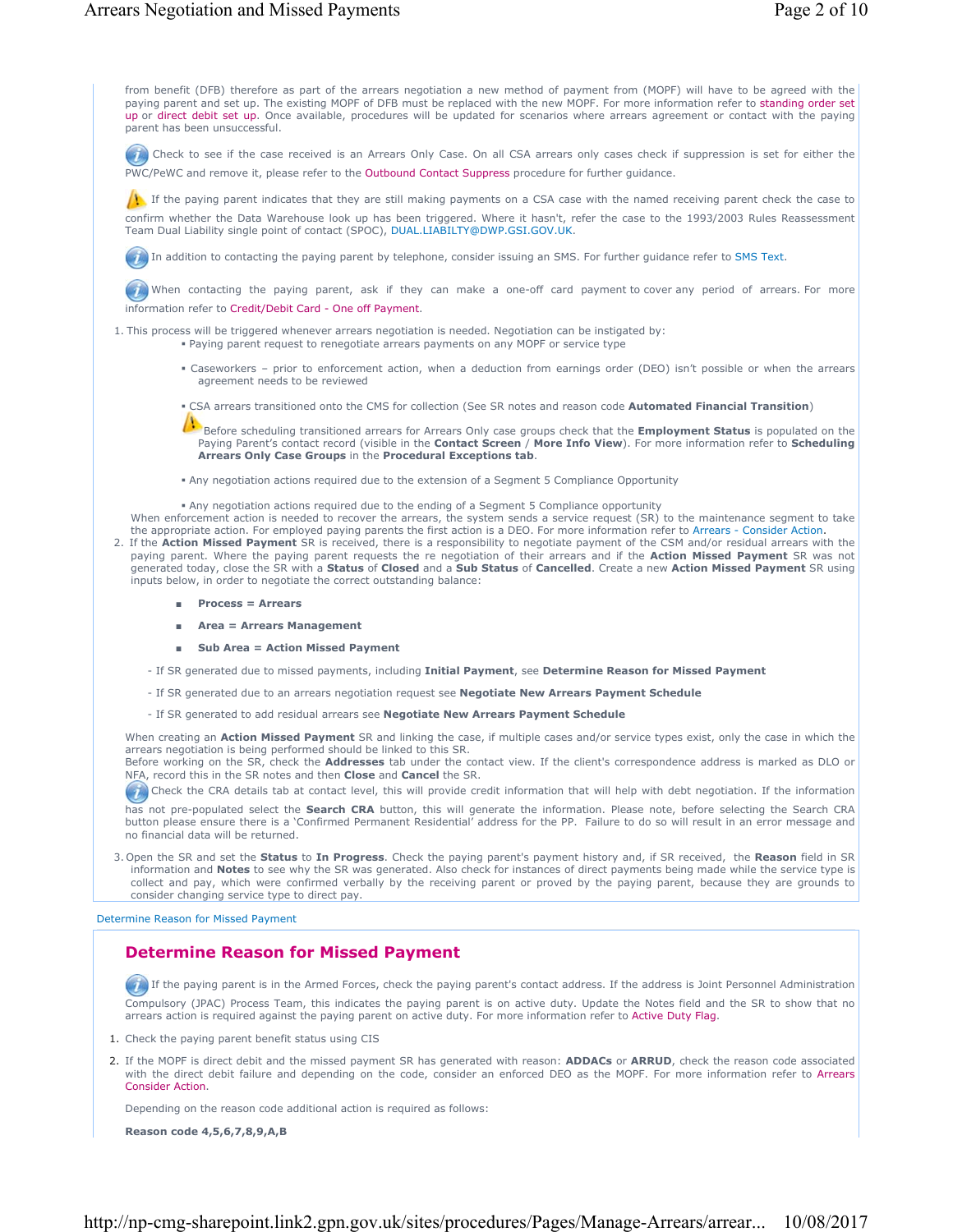Check the current MOPF status, if active, suspend the current DD by creating the following payment SR;

- **Process = payment**
- **Area = MOPF**
- **Sub-Area = amend existing MOPF**

Suspend the MOP, input the reason code as ARUDD file

Obtain new MOPF details and issue a new schedule

# **Reason code 2**

Check the current MOPF status, if active, suspend the current DD by creating the following payment SR;

- **Process = payments**
- **Area = MOPF**
- **Sub-Area = amend existing MOPF.**

## Suspend the MOP

Check the current SR list. If there is no recent Death of client SR create a Change of Circumstances (CofC) SR as follows;

- **Process = CofC**
- **Area = Change client status**
- **Sub-Area = death of client**

# **Reason codes 1 & 3**

Check the current MOPF status, if active, suspend the current DD by creating the following payment SR;

- **Process = payments**
- **Area = MOPF**
- **Sub-Area = amend existing MOPF**

Suspend the MOP, input the reason code as ARUDD file

If the DD is already suspended check if the following SR is open on the case, if not, create the following SR;

- **Process = CofC**
- **Area = Change MOP**
- **Sub-Area = change MOPF**

Obtain new MOPF details and issue a new schedule

 Call the paying parent and explain that the purpose of the call is to discuss missed payment and negotiate a lump sum 3. payment/payment of the arrears. While negotiating payment, consider the debt steer principles while establishing continuous sustainable payments. Explain to the paying parent that missing payments will have an adverse effect on their ability to move to direct pay following the introduction of charging, for further information refer to Policy, Law and Decision Making Guidance

In addition to contacting the paying parent by telephone, consider issuing an SMS to the Paying Parent. For further guidance refer to SMS Text.

Check the CRA details tab at contact level, this will provide credit information that will help with debt negotiation. If the information has not pre-populated select the **Search CRA** button, this will generate the information. Please note, before selecting the Search CRA button please ensure there is a 'Confirmed Permanent Residential' address for the PP. Failure to do so will result in an error message and no financial data will be returned.

4. If the call to the paying parent is unsuccessful update the **Sub Status** to **Contact Failed**, go to **step 25**

5. If the paying parent verbally claims to have made a direct payment, and there is supporting history confirming previous instances, advise them to provide evidence e.g. bank statements within 14 days and that confirmation will be sought from the receiving parent.

Call the receiving parent for verification (also consider issuing an SMS to the client. For further guidance refer to SMS Text):

- If they confirm receipt of the direct payment, no further verification is needed. Ask if they wish to change service type to direct pay and if they agree refer to Change - Service Type - To Direct Pay.
- If they deny receipt of the direct payment or cannot be contacted set the **SR Status** to Wait for 14 days to await the evidence requested from the paying parent.
- If acceptable evidence is received from the paying parent, call them and ask if they wish to change service type to direct pay, and if they agree refer to Change - Service Type - To Direct Pay.
- If the receiving parent denies receipt of the direct payment, or cannot be contacted, and the paying parent fails to provide acceptable evidence within 14 days then go to **Step 6**.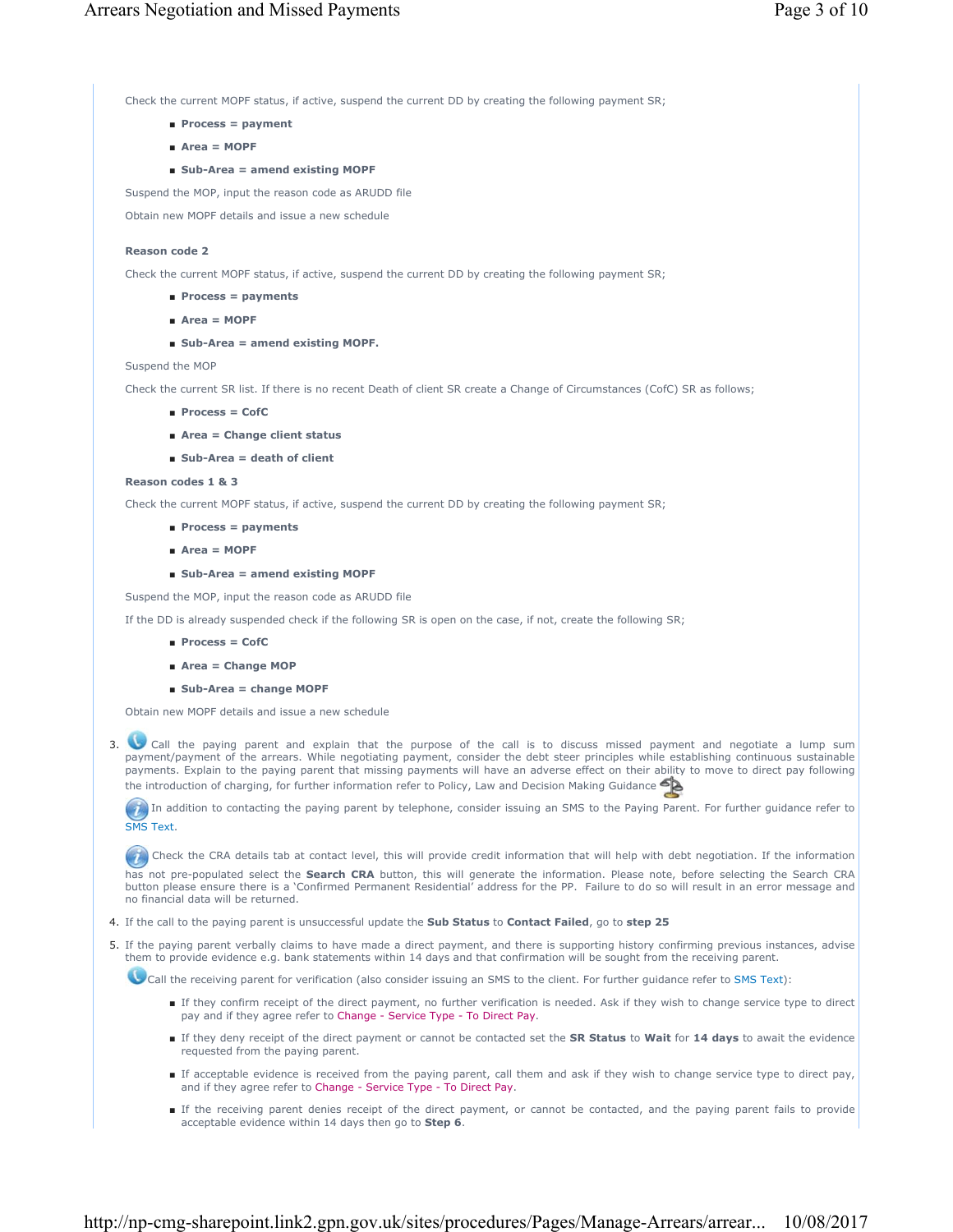- 6. If the paying parent's MOPF is DFB, arrears can be collected by credit or debit card payment. For further information refer to Credit/Debit Card - One Off Payment.
- If the paying parent reports a change of circumstances gather the relevant details but continue to negotiate. Refer to info point below and 7. go to **Step 10**.

An allowable change of circumstances means a genuine reason for not paying such as a loss of earnings. Use discretion when deciding if this is applicable. When a decision is made to impose arrears repayments on the paying parent the decision must be documented. For more information on changes of circumstance refer to the Policy, Law and Decision Making Guidance

This is a discretionary decision, this includes making a Welfare of the Child Decision, for more information on discretionary decisions

including a verbatim statement to record in Notes refer to Policy, Law and Decision Making Guidance

- 8. If the MOPF is DD, and no contact or payment has been made, this will be viewed as non compliance and enforcement action should be considered. For further guidance refer to Arrears Consider Action.
- If the paying parent claims to have made the payment, it may have allocated to the suspense account. Take the payment details from the 9. paying parent and ask the banking payment assignment service (BPAS) Managing Exceptions team to search for the payment email - CM 2012 Scheme Managing Exceptions.
- 10. While the paying parent is on the phone record the reason for the missed payment/s in the **Notes** tab. Update the activity plan to confirm whether a change of circumstances has been reported.
- 11. To raise a **Change of Circumstance** SR go to the More Info/Arrears view, Select Change of Circumstance in the Create SR dropdown and select **Go** this will open the related SR's view and will have generated a change of circumstances SR but with only the process field updated. Drill into SR and complete Area and Sub Area with relevant change reported. Update the SR **Status** to **In Progress**  and refer to relevant procedure for further guidance
- 12. Update the **Action Missed Payment** SR **Sub Status** to **Pending Payment** to generate the next steps in the activity plan.
- 13. Record whether the paying parent is willing to make a payment. Select one of the following options in the activity plan:
	- **Willing to make card payment**: debit/credit card payment (also referred to as immediate methods of payment)
	- **DD represent**: where the method of payment from (MOPF) is direct debit (DD) the payment request can be resubmitted in certain situations
	- Willing to make payment by non immediate method: cheque, banking head office collection account (BHOCA), internet banking
	- Not willing to make payment: where the paying parent refuses to pay or cannot pay due to an allowable change of circumstances
	- **Negotiation Requested**: where no one-off payment made and the arrears are to be rescheduled
	- Debit and credit cards are the Child Maintenance Group's (CMG's) preferred method for one-off payments
- 14. If the paying parent does not agree to make a one off payment, explain what enforcement action could be taken to recover the arrears and if dealing with an open case how this will impact on their ability to avoid future charging due to the unlikely to pay check.

If the paying parent does not make a one off payment but does negotiate and agree a new arrears payment schedule, go to **Step 24**. If the paying parent will not make a one off payment or negotiate a new arrears payment schedule, go to **Step 23**. For more information on arrears refer to Policy, Law and Decision Making Guidance

- 15. To take a card payment go to the Arrears view. Select Take Payment in the Create SR menu and Go to generate a One-off Payment SR. Process the card payment. If the card payment is successful go to step 21. For more information refer to Credit/Debit Card - One Off Payment.
- If DD represent is possible go to the **Arrears** view. Select **Represent Direct Debit** in the **Create SR** menu and **Go** to generate the 16. required SR. Set a Wait period of five days in the **Action Missed Payment** SR to allow time for the payment to be received. For more information refer to Direct Debit – Represent.
- 17. If the DD has been represented and the payment is successful go to **Step 22**. If payment is not successful go to **Step 21.**
- 18. Consider non-immediate methods of payment when the paying parent can't make a card payment. If agreed set a Wait period in the SR for five days. If any remaining arrears are to be scheduled discuss this with the paying parent now and arrange a callback when the payment has been received.
- 19. Call the paying parent if they haven't sent in the promised payment. Explain that the payment has not been received and ask the paying parent for a card payment. If they agree, update the activity plan to confirm whether the paying parent agrees to make a card payment and go to **Step 15**.
- 20. If the paying parent has not sent a payment they promised, and cannot make an immediate card payment, record No Payment Made. Attempt to negotiate payment of the arrears in instalments, considering the debt steer principles while establishing continuous sustainable payments.
- 21. Record the outcome of negotiation with the paying parent by selecting one of the following options in the activity plan outcome:
	- **Full pay made**: where the arrears are paid in full by any payment method including DD represent
	- **Part pay**: where partial payment is made
	- Part pay + promise to pay: where partial payment is made and the paying parent agrees to make a further one-off payment
	- Part pay + negotiation reached: where partial one off payment is made and the remaining arrears are to be rescheduled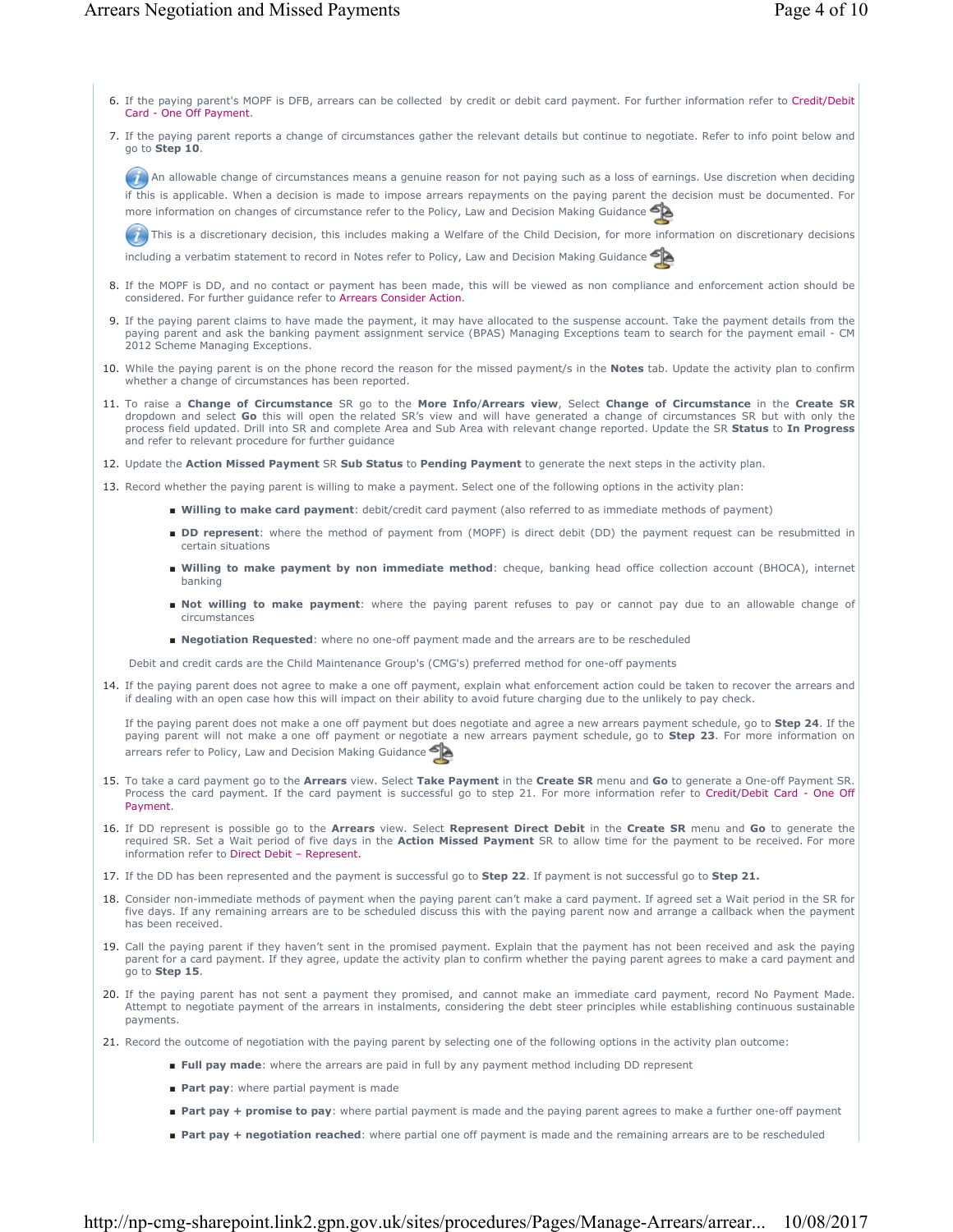- **Negotiation requested**: where no one-off payment made and the arrears are to be rescheduled
- **No pay**: where no one off payment made and no agreement to negotiate
- **Allowable change of circ pending**: where an allowable change of circumstances is reported
- 22. When full payment is made this process is complete. Close the SR by setting the **Resolution Code** to one of the following:
	- $\blacksquare$  **Direct Debit Represent:** where DD represent used and successful
	- **Full Payment Made**: where all other payment methods are used and successful
- Where part payment or no payment is received, set the **Resolution Code** to **Part Pay Made** or **Disclosure Appropriate** as appropriate 23. go to **step 25**.
- 24. Set the SR **Sub Status** to **Pending Negotiation**.
- 25. If part payment or arrears negotiation requested go to **Negotiate New Arrears Payment Schedule**
- If no contact or negotiation reached update the **Sub Status** to **Arrears Action Pending** and go to **Initiate Arrears Action Negotiation** 26. **unsuccessful**.

Negotiate New Arrears Payment Schedule

# **Negotiate New Arrears Payment Schedule**

Before scheduling transitioned arrears for Arrears Only case groups check that the **Employment Status** is populated on the paying

parent's contact record (visible in the **Contact Screen**/**More Info View**). For more information refer to **Scheduling Arrears Only Case Groups** in the **Procedural Exceptions** tab.

- 1. Negotiate an arrears payment schedule with the paying parent considering the debt steer principles while establishing continuous sustainable payments.
- 2. **In the addition of residual arrears, call the paying parent and explain that the purpose of the call is to negotiate a lump sum** payment/payment of the transitioned residual arrears.
- If the paying parent has made inbound contact to negotiate residual or CMS arrears go to **step 5**. If the paying parent refuses to negotiate 3. go to **Initiate Arrears Action Negotiation Unsuccessful.** If the paying parent does not respond or cannot be contacted go to **step 4.**
- 4. If the paying parent does not respond or cannot be contacted, complete one of the following actions depending on the paying parents current MOPF:
	- For default standing orders, schedule the residual arrears up to the annual review, unless the arrears amounts would take the payments above 40% of the paying parent's net income. In these instances, consider the debt steer
	- Complete this by selecting **Schedule Only** from the **Create SR** dropdown (without completing the Negotiation Applet) and select **Go**
	- The system issues the schedule automatically to the Paying parent and Receiving parent/s. For DEO MOPF there is no need to issue a further 2040 to the employer. The employer will adhere to the target schedule. Go to **step 12**
	- For all other MOPFs apply a schedule based on the paying parent circumstances (e.g. Paying Parent income, arrears balance etc.), using the negotiation applet. Update the **Sub Status** to **Pending** Negotiation and go to **step 5**
	- This is a discretionary decision, this includes making a Welfare of the Child Decision, for more information on discretionary decisions

including a verbatim statement to record in **Notes** refer to Policy, Law and Decision Making Guidance

5. Prior to renegotiating arrears on an open case firstly discuss with paying parent the non negotiable OGM/collection charges that will be due up till AR. Not doing this may have an adverse affect on any arrears negotiation.

 $(4)$  The MOPF in place must be considered as the next collection may be protected

**An OGM/collection charges Scheduling Calculator has been produced to assist caseworkers in determining the amounts. For more** information refer to the OGM Calculator

A Debt Negotiation Support Tool has been produced to assist caseworkers in working out a sustainable payment schedule. For more information refer to the 2012 Debt Negotiation Support Tool

6. Record the arrears agreement in the **Arrears Negotiation applet** within the **More Info - Arrears** view

For direct pay cases, use the **Direct Pay Arrears Agreement/Negotiation applet** below **Arrears Negotiation** applet 7.

Where it has not been possible to contact either or both clients to discuss repayment of any arrears balance following the end of a Segment 5 Compliance Opportunity, the schedule should be created using the Negotiated Arrears Amount per Period that was agreed at the last Arrears rescheduling whilst the compliance opportunity was in place.

8. Use the fields below to negotiate the best possible agreement with the paying parent:

 $\overline{u}$ The Debt Negotiation Support Tool can be used to help work out the values to be recorded in the fields below and create standardised notes for the Welfare of the Child Decision. The Debt Negotiation Support Tool can only be used where the payment frequency is monthly.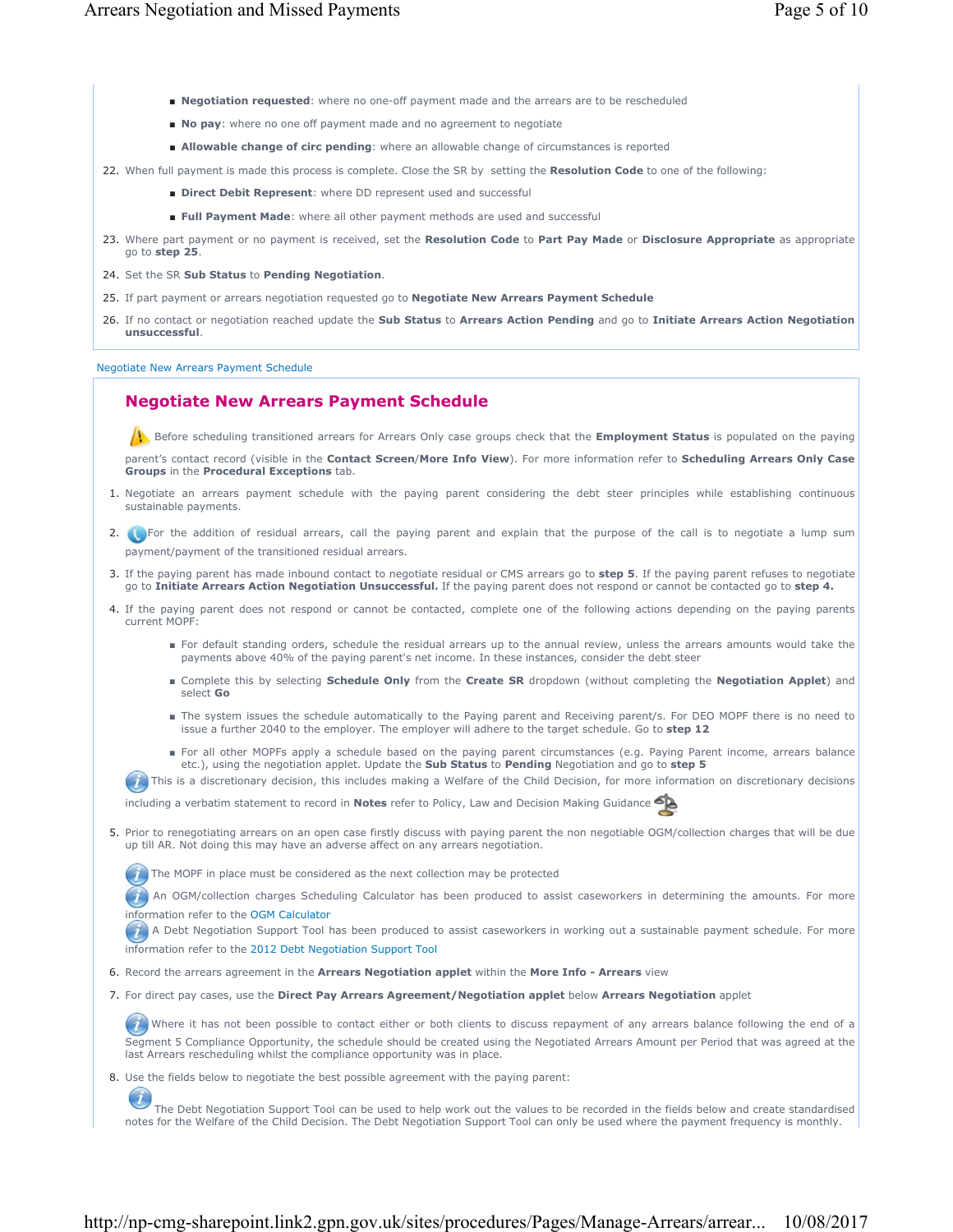- **Lump Sum Payment Amount** Record the one-off payment taken. Leave this field blank if no one-off payment was taken.
- **Negotiated Payment Amount** Enter the balance from the **Calc and Collect Outstanding Arrears Balance** field
- For Direct Pay cases, enter the balance from the **PWC Outstanding Arrears Balance field**
- Negotiated Arrears Amount Per Period Record the arrears payment per week or month depending on the frequency of the MOPF. When this field is completed, the system will update **Negotiated No. Periods To Pay Across** automatically.
- Negotiated No. Periods to Pay Across Once the Negotiated Arrears Amount Per Period amount is calculated, complete an additional check to ensure the amount scheduled is correct.
- Negotiated Schedule in Place Tick this box to continue the agreement after the next annual review. This holds the agreement or arrangement in place. By not ticking the box any time a promise to pay is run the system will then schedule all arrears evenly over the remaining collections until annual review.
- **Negotiated Schedule Acceptable** Tick this box if the negotiated schedule is acceptable. IE the paying parent's offer to pay is reasonable 9. considering their circumstances, use discretion to decide if this is acceptable, even if it exceeds 24 months. In this situation, explain to the paying parent that the arrears agreement will be reviewed when their circumstances change.
	- **(2)** This is a discretionary decision, this includes making a Welfare of the Child Decision, for more information on discretionary decisions

including a verbatim statement to record in **Notes** refer to Policy, Law and Decision Making Guidance

- 10. Update the activities/outcome to confirm if negotiation was successful by selecting one of the following options:
	- **Negotiation Satisfactory** where the paying parent agrees to pay the arrears within 24 months
	- **Breaches Debt Steer**  where the agreed payment extends beyond 24 months
	- **No Agreement Reached** where the paying parent has refused to negotiate
- If no agreement reached or the schedule is not acceptable update the SR **Sub Status** to **Arrears Actions Pending** and go to **Initiate**  11. **Arrears Action – Negotiation Unsuccessful**
- Where a case is undergoing a Segment 5 Compliance Opportunity and both a DEO and Direct Debit MOPf exist, go to **Step 19**. For all other 12. scenarios, proceed to the next step.
- 13. If negotiation is acceptable, issue a new payment schedule. Select **Schedule Only** in the Create SR dropdown and Go. The system issues the schedule automatically to the Paying parent and Receiving parent/s.
- 14. If the MOPF is DEO go to **step 16.**
- If the MOPT is DEO and standing order or direct debit go to **step 20**. 15.
- 16. For DEO schedules, select **Schedule Only** in the **Create SR** dropdown and Go, calculate the NDR and consider amounts to be collected. From the **Payment Schedule** view within the **perform calculation/payment plan only** SR, select the **DEO NDR Details** sub view. Select **New** and choose the Paying Parent's employer.
- 17. Input the **Annual Gross Income** and the Maximum NDR Amount as calculated using the 2012 Debt Negotiation Support Tool or the ATNIC calculator
- 18. Input the Monthly NDR Amount as calculated using the 2012 Debt Negotiation Support Tool or else add together the Negotiated Arrears **Amount Per Period** (calculated at **step 8**) and **Regular OGM** and **Collection Fee** amount (calculated at **step 5**) and input this as the **Monthly NDR** Amount. Ensure this is not more than the **Max NDR** amount and **save** the record.

For further guidance refer to Promise To Pay Exceptions under the section marked Calculate maximum normal deduction rate and calculate and Input NDR.

19. Where there is only one MOPF in place, go to **step 24**.

#### **Action to take when two MOPF are in place**

Where both a DEO and DD or SO MOPF exist in a Segment 5 Compliance Opportunity, from the **Payment Schedule** view of the **Perform**  20. **Calculation – Payment Plan only** SR, note the figure in the **Collection Amount** field of the **MOP Payment Details** applet (for the row where the Method of Payment is DEO)

For Segment 5 Compliance Opportunity cases, the system will automatically populate a Maximum NDR figure of 40% of gross monthly income, this should be overwritten with the figure as determined by the ATNIC Calculator by performing the following steps.

- 21. Select the **DEO NDR Details** sub view. Select **New** and choose the Paying Parent's employer
- 22. Input the Annual Gross Income and the Maximum NDR Amount as calculated in the ATNIC calculator
- 23. Input the figure from Step 19 as the Monthly NDR Amount. Ensure this is not more than the Max NDR amount and save the record
- 24. Select **Promise to Pay** from the **Create Schedule** dropdown in the **More Info/Liability Calculation** view

For DEO MOPF there is no need to issue a further 2040 to the employer. The employer will adhere to the target schedule.

25. Check that a payment schedule version number has updated in the promise to pay applet which confirms that the new promise to pay has impacted and is in place. Further investigation is required if no version number exists.

When creating a new schedule and the following conditions apply, contact AAC to consider whether manual allocation may be appropriate: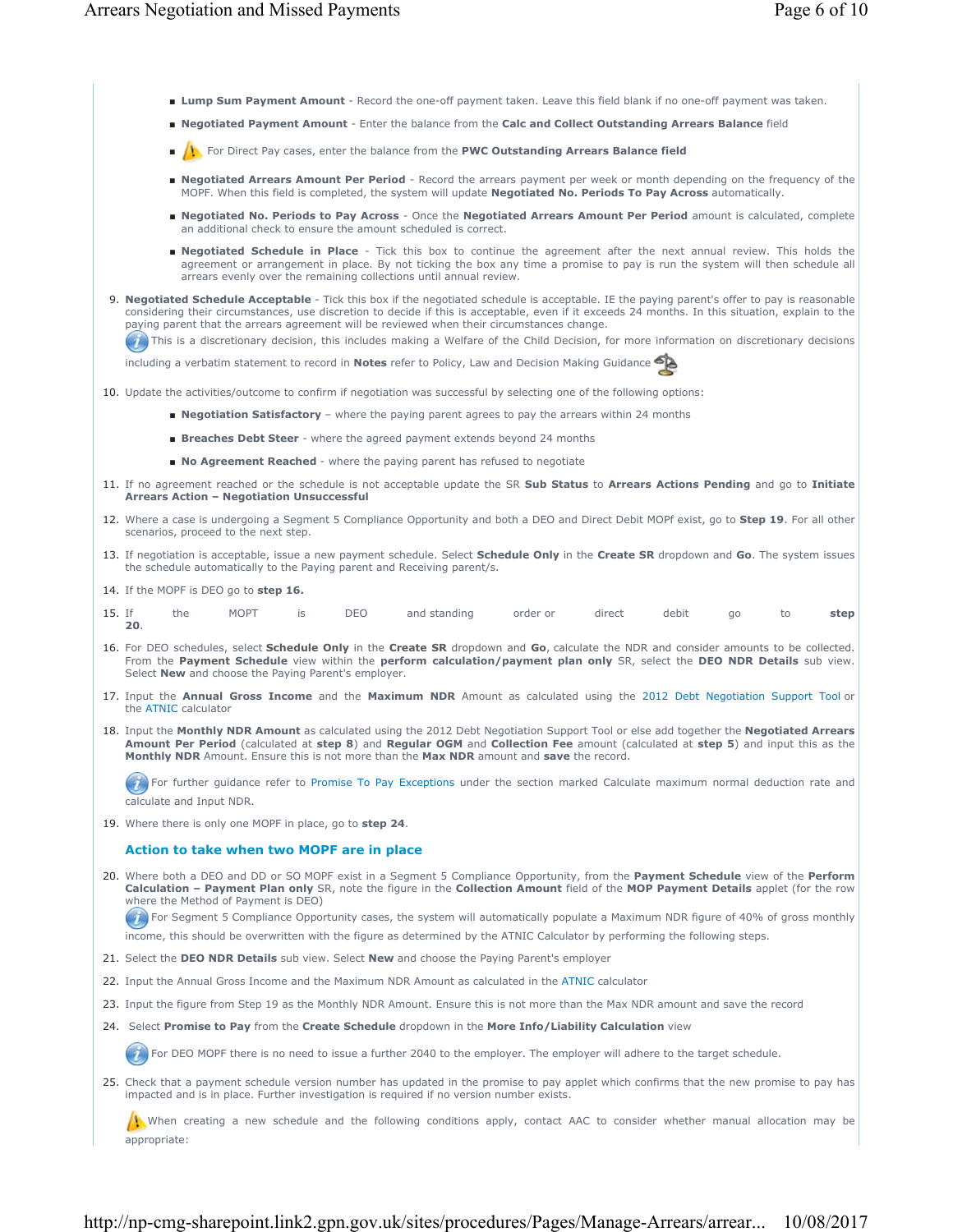There is at least one case in a master case which is undergoing a compliance opportunity, and; There is at least one case in a master case which is not undergoing a compliance opportunity and for this case; A separate application is made against PP after legacy end liability date, and before transition of legacy arrears; Legacy arrears exist; 2012 arrears exist (including 2012 OGM that has already posted);

Legacy arrears balance has transitioned and is being rescheduled.

Manual Allocation flag must not be set unless directed by AAC.

26. Call the receiving parent when the schedule has been set up. The system will automatically send negotiation outcome letters to the paying parent and receiving parent/s for Collect & Pay cases, but letters for Direct Pay cases must be issued clerically. **CMSL6056** is sent to the paying parent and **CMSL6051** to the receiving parent.

These letters are sent in addition to the payment schedules in the previous step.

Caseworkers in enforcement should ensure that they tick the **Disable Missed Payment Monitor** box.

- 27. Set up a review activity dated five days after first collection date with a description of **consecutive payment review** and clients reference number to check the first payment is successful. If not successful refer to **Determine Reason for Missed Payment**. If successful set a second **consecutive payment review** dated five days after second collection date.
- Once all letters have successfully fulfilled close the **Action Missed Payment** SR by setting the **Status** to **Closed** and the **Sub Status** to 28. **Complete**

Initiate Arrears Action – negotiation unsuccessful

### **Initiate Arrears Action – negotiation unsuccessful**

- 1. Record whether the unsuccessful negotiation was for the addition of residual arrears by selecting the relevant activity plan Outcome field:
	- **No contact made Missed Initial Payment**, go to **step 2**.
	- **Refusal to pay Missed Initial Payment**, go to **step 2**.
	- **Addition of Residual Arrears** when residual arrears are to be collected, go to **step 2**.
	- **Not For Addition of Residual Arrears** when 2012 scheme arrears are to be collected, go to **step 4**.
- 2. Generate an **Arrears Review SR** using the **Create SR** dropdown.
- 3. Go to the Arrears Review SR to consider enforcement arrears action and refer to Arrears Consider Action and Wilful Refusal/Culpable Neglect.
- 4. Record in the activity plan **Outcome** field whether the negotiation was triggered by call transfer from collection service. If the call was transferred, close the SR by changing the Resolution Code to **Neg Unsuccessful NFA**. If further payments are missed, the system generates the relevant SR for further action to be taken. For more information refer to Arrears Overview

Northern Ireland Exceptions

Replace CMG with NICMS.

The Charging Warm-Up lines to take for NICMS can be accessed by selecting the following link: NICMS Charging Warm-Up Lines to Take.

Scheduling Arrears Only Case Groups

# **Scheduling Arrears Only Case Groups**

### The **Employment Status** must be populated on the Paying Parent's contact record (visible in the **Contact Screen** / **More Info** view) before transitioned arrears in Arrears Only case groups can be scheduled. Attempting to schedule arrears in this scenario without a value in the **Employment Status** field will lead to the creation of **Arrears Trigger SR**s with a **SR Status** of **Error** and **SR Sub Status** of **Technical**, which will allocate to Service Management.

Method of Payment To and bank details of the Receiving Parent are required before attempting negotiation with the Paying Parent and then scheduling the arrears. For more information refer to the Transitioned Arrears fundamental (see Section 6.1 Decision Tree).

If the Employment Status on the Paying Parent's contact record is unpopulated:

- 1. Go to the existing open Action Missed Payment SR, or if there is none create a new one for the Paying Parent contact (refer to Gather **Information** in **Detail** page of this procedure for guidance)
- 2. Use **Create SR** drop-down and select **Arrears Review** 3. Go to the new Arrears Review SR via the Related SRs view
- Set the **SR Status** to **In Progress**
- 4. Press the **Get Employment Status** button
- 5. Set the **SR Status** to **Closed** and **SR Sub Status** to **Cancelled**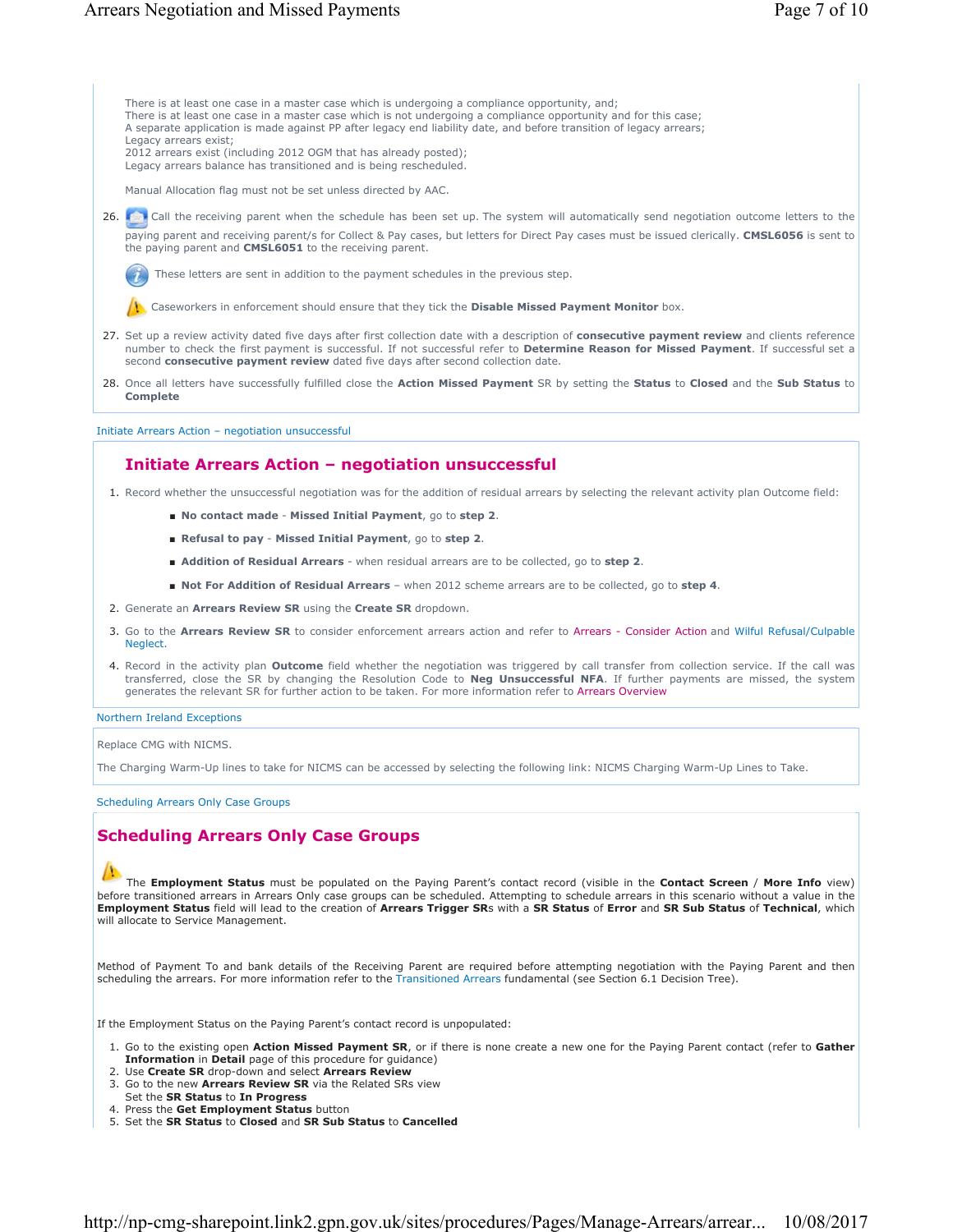6. Return to the open Action Missed Payment SR and continue with the arrears negotiation and scheduling the arrears as instructed in the Detail page of this procedure (refer to **Determine Reason for Missed Payment**, **Negotiate New Arrears Payment Schedule** and **Initiate Arrears Action – negotiation unsuccessful**, as appropriate).

Reactivate the BaNCS Account

# **Reactivate The BaNCS Account**

As soon as you have identified that the paying parent information was already present on the system and that they have no active cases, complete the following:

- Locate the paying parent's BaNCS account number, this will be visible once you have selected the correct paying parent from the pick list after entering them on to the system. Select the paying parent's Contact Record, then select the Financial Accounts tab, the BaNCS number will be visible under Account Heading
- Email the Client Fund Account Team (CFAT) (CM 2012 Scheme CFAT Banking & Accounting) to request CFAT reactivate the paying parent's BaNCS account. The BaNCS account must be reactivated before the case moves to new cases. You can continue progressing the application but you mustn't complete the application before CFAT confirm the account is reactivated. The email to CFAT must contain the SCIN and the BaNCS account number
- CFAT will reactivate the paying parents bank account. Once this has been completed CFAT will phone or email confirmation that this has been completed

CMSL6000 We haven't received a child maintenance payment

To inform the receiving parent of paying parent missed payment.

All fields in this letter are system generated, no manual intervention is required.

CMSL6051 We have agreed a payment schedule for your arrears

To the receiving parent -we have agreed a payment schedule with the paying parent - tell the receiving parent that a revised schedule will be sent to them

All fields in this letter are system generated, no manual intervention is required.

CMSL6056 You have agreed a new payment schedule with us

Notify paying parent of negotiation action

All fields in this letter are system generated, no manual intervention is required.

CMS System Finance Overview

Active Duty Flag

Arrears Only Case - Letter Suppression Overview

Arrears - Consider Action

Arrears (Negotiated Payment Schedule) - Calculate

Arrears Overview

Arrears (Proposed Payment Schedule) - Calculate

Change Service Type - To Direct Pay

Credit/Debit Card - One Off Payment

DFB - Cancel

DFB - Failure

Direct debit - Cancel

Direct Debit - Represent

Disclosure For Deduction Order Action

Liability Order Referral - TL

MOPF Set Up - Multiple

OGM Calculator

Payments To - Reversal Exceptions

Suspend/Unsuspend Liabilities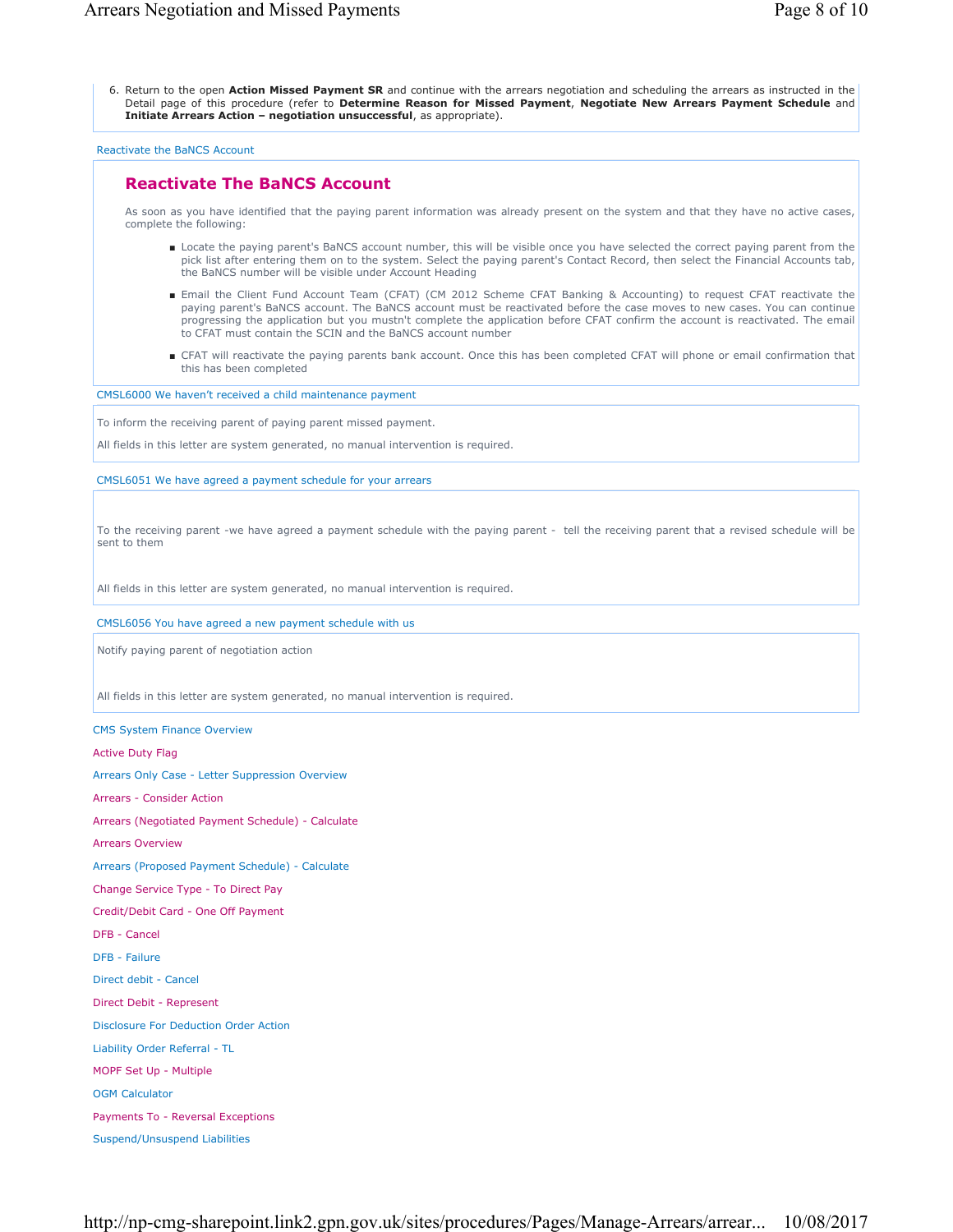### Terminology Changes

### Unlikely to Pay Check

### Automated Financial Transition Arrears

### How does the system schedule an overpayment?

In the same way that arrears are scheduled. The system will take any balance owed arrears or overpayment and spread evenly over the remaining collections until Annual Review. In the case of an overpayment the OGM portion in the remaining collections will be reduced by the scheduled overpayment and the overpayment will show in brackets in the non OGM field in the payment schedule view of a perform calculation SR

### Am I able to reschedule an overpayment past Annual Review?

Yes. In the same way that arrears are rescheduled caseworker can negotiate and spread overpayments over a longer period of time than the Annual Review

### Can I reschedule arrears on maintenance direct cases?

Yes. Any arrears that are owed to the RP can be negotiated and rescheduled. Any charges/secretary of state (sofs) debt outstanding for that case will not be factored in while the service type remains maintenance direct

#### How do I get an up to date arrears balance?

The **calc and collect outstanding arrears** balance field within an **Action Missed Payment** SR calculates an up to date arrears balance automatically. This confirms all unsatisfied or partial unsatisfied postings due up to the last posting date PLUS calculates the daily accrual of OGM / Collection Charges since the last posting date up to yesterday. It does not include today because todays accrual is included in the OGM / collection charges portion of a new promise to pay

#### The paying parent disagrees with the arrears balance, how can I explain where these are from?

Go to PP financial accounts, click on bancs **account number** link, click **payment schedule** tab, click on the **show more** tab in middle right and this will then show the **Additional NRP Balances** applet:

- Posted OGM field confirms all OGM that has posted until last posting date
- **Paid OGM** field confirms what has been allocated to OGM postings
- **Posted non OGM** field confirms all non OGM posted until last posting date, ie collection charges, DEO charges, Residual, costs etc
- **Paid non OGM** field confirms what has been allocated to all non OGM postings

Deducting these fields from each other = **Total accrued balance** field in Paying Parent financial accounts

A further calculation is now required to add the daily accrual of OGM / collection charges since last posting date to the **total accrued balance field** as follows:

- 1. **Accrued Liability till Date** (PP Accounts) 1 day's OGM
- 2. Divide balance of step 1 by **Daily OGM** amount to obtain the number of days accrual
- 3. Multiply the balance of step 2 by the **Daily Collection Fee** amount to obtain the collection charge total accrual
- 4. Add together the balances of step 1 and step 3 which = daily accrual of OGM plus collections charges from last posted date till yesterday
- 5. Add balance 4 to the **total accrued balance** field in PP accounts.

The **calc and collect outstanding arrears balance** field in the **Action Missed Payment** SR calculates and includes the daily accrual of OGM and daily accrual of collection charges.

#### How do I calculate Ongoing Maintenance (OGM) and Collection Fee amount until Annual Review

An **OGM calculator** has been provided to assist caseworkers in this calculation (go to **Negotiate New Arrears Schedule**) or to clerically calculate as follows:

- 1. To determine the amount of OGM between now and the Annual Review, view the Total o/s OGM until A/R in the Paying Parent financial accounts.
- 2. As this figure contains only OGM, to determine the amount of Collection Fees until Annual Review, the following calculation is needed:
- 3. Total **O/S OGM until A/R** divided by **Daily OGM** Amount
- 4. Number of days (calculated as above) multiplied by **Daily Collection Fee** amount
- 5. To determine the amount of OGM and Collection fees for each collection, divide the total of the balances from Step 1 and Step 2 by the number of collections as determined at calculate next collection date.

How do I calculate the next collection date for a new promise to pay

#### **Standing Order weekly**

- The first collection depends on when a schedule is being calculated. Standing order requires 7 days to amend. IE todays date is Friday 01/01/2016 collection day is Sunday. As the next available Sunday is 03/01/2016 and this is outwith 7 days the first collection on the new promise to pay will be Sunday 10/01/16
- The last collection will be 1 frequency after the annual review date. IE Annual review date Monday 28/11/2016 the last collection will be Sunday 04/12/2016